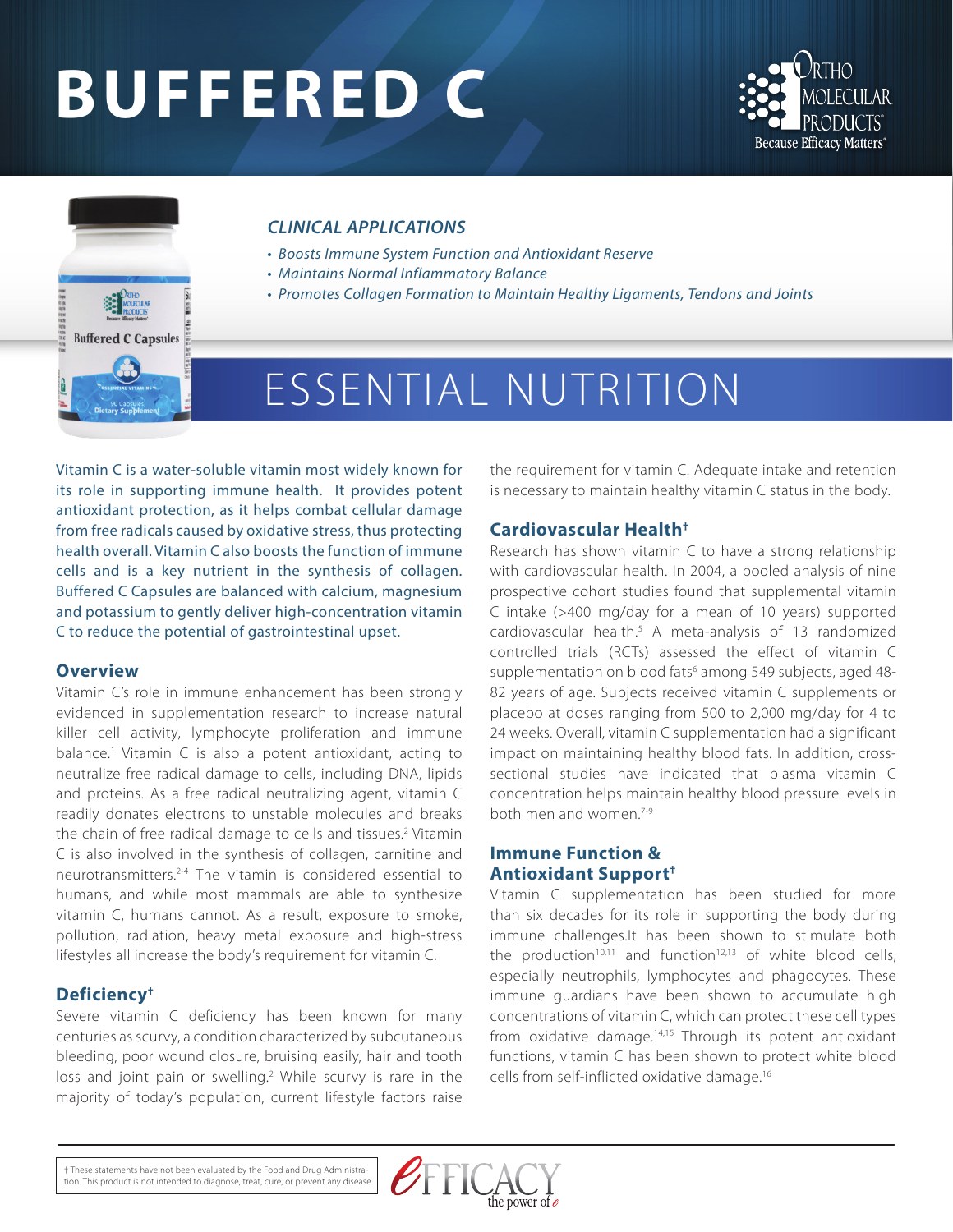#### **Connective Tissue Health†**

Vitamin C's role in collagen formation makes it vital to maintaining skin, capillary, gum, joint and skeletal health.<sup>[17]</sup> The antioxidant properties of vitamin C and its role in collagen synthesis make vitamin C vital to skin health. Keratinocytes have a high capacity for vitamin C transport, to compensate for limited blood flow to the epidermis.18,19 Vitamin C's role in normal tissue repair and recovery may include promoting keratinocyte differentiation,<sup>20,21</sup> stimulating the formation of the epidermal barrier and re-establishing the stratum corneum, the outermost layer of the epidermis.<sup>22</sup> Higher intakes of dietary vitamin C have been correlated with a decreased risk of dry skin.23

#### **Directions**

2 or more capsules per day or as recommended by your health care professional.

#### **Does Not Contain**

Gluten, yeast, artificial colors and flavors.

#### **Cautions**

If you are pregnant or nursing, consult your physician before taking this product.

### **Supplement Facts**

Serving Size 2 Capsules Servings Per Container 45 & 90

| 2 capsules contain                        | <b>Amount Per</b><br><b>Serving</b> | % Daily<br>Value |
|-------------------------------------------|-------------------------------------|------------------|
| Vitamin C<br>(as Ascorbic Acid USP)       | 700 mg                              | 1,167%           |
| Calcium<br>(as Calcium Carbonate USP)     | 100 mg                              | 10%              |
| Magnesium<br>(as Magnesium Carbonate USP) | 100 mg                              | 25%              |
| Potassium<br>(as Potassium Gluconate USP) | 20 <sub>mg</sub>                    | $< 1\%$          |

**ID# 112090 90 Capsules ID# 112180 180 Capsules**